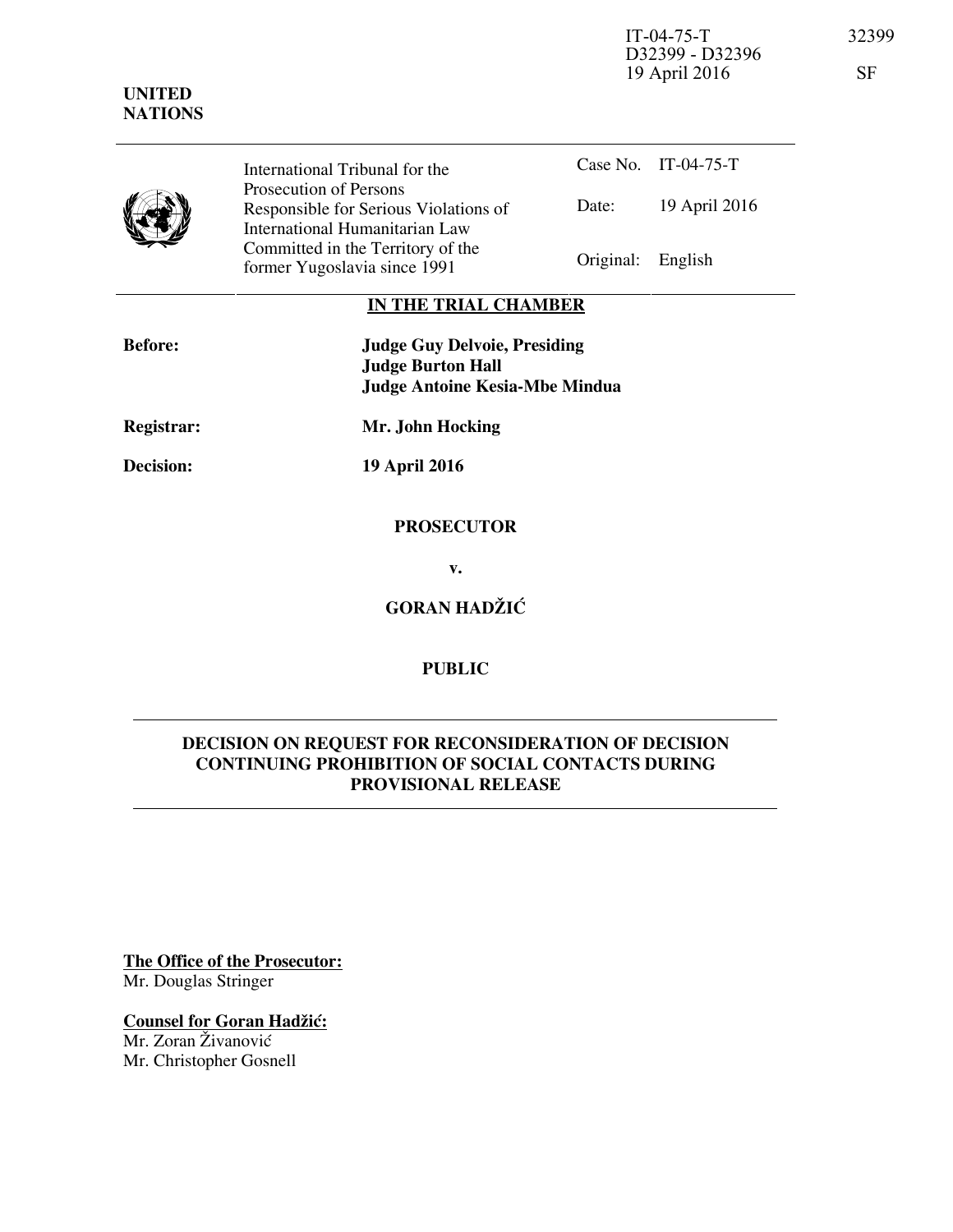**TRIAL CHAMBER II** of the International Tribunal for the Prosecution of Persons Responsible for Serious Violations of International Humanitarian Law Committed in the Territory of the former Yugoslavia since 1991 ("Chamber" and "Tribunal", respectively);

**RECALLING** that on 24 March 2016, the Chamber confidentially issued its "Decision on Remand on the Continuation of Proceedings" ("Decision"),<sup>1</sup> in which it, *inter alia*, ordered that "the terms and conditions of provisional release, as previously set out, remain in effect";  $\frac{2}{3}$ 

**RECALLING** that the Chamber has ordered that during his provisional release, Hadžić shall have no contact whatsoever with individuals listed as witnesses in this case;<sup>3</sup>

**BEING SEISED OF** the "Request for Reconsideration or, in the alternative, Leave to Appeal Decision Continuing Prohibition of Social Contacts During Provisional Release", filed by the Defence on 31 March 2016 ("Motion"), in which the Defence requests that the Chamber reconsider, or in the alternative grant leave to appeal, the Decision "insofar as it continues, without variation, the existing terms of provisional release" prohibiting contact between Hadžić and Defence witnesses DGH-009, DGH-010, DGH-011, DGH-016, DGH-045, and DGH-099;<sup>4</sup>

**NOTING** the Defence submission that the "Decision does not expressly address why the Trial Chamber maintained these restrictions in respect of the six individuals" and that "[t]he absence of express reasoning […] may reflect an expectation that the Defence would bring another motion on the issue, in which case a standard lower than reconsideration should apply for modification of the status quo";<sup>5</sup>

**NOTING** the Defence submissions that (a) Hadžić's health condition renders him "unfit to manipulate the potential testimony of witnesses";  $<sup>6</sup>$  (b) there is no practical prospect that the trial in</sup> these proceedings will resume;<sup>7</sup> (c) interference with Hadžić's "fundamental right to contacts with whomever he wishes" is only justified when it is "necessary and proportionate in respect of a compelling purpose";<sup>8</sup> (d) "[t]he measures are no longer necessary in light of the practical

 $\overline{a}$ 

<sup>&</sup>lt;sup>1</sup> See also Public Redacted Version of 24 March 2016 Decision on Remand on the Continuation of Proceedings, 5 April 2016.

<sup>2</sup> Decision, para. 31, *internal citations omitted*.

<sup>&</sup>lt;sup>3</sup> Decision on Motion to Modify Terms of Provisional Release, 15 December 2015 ("15 December 2015 Decision"), pp. 4, 5; Decision on Urgent Request for Reconsideration of Decision on Motion to Modify Terms of Provisional Release (confidential), 24 August 2015, p. 2; Decision on Motion to Modify Terms of Provisional Release (confidential), 16 July 2015, para. 9; Decision on Urgent Motion for Provisional Release Filed on 28 April 2015, 21 May 2015, para.  $36(5)(f)$ .

<sup>4</sup> Motion, paras 1, 10, 15-16, 17.

<sup>5</sup> Motion, para. 10.

<sup>&</sup>lt;sup>6</sup> Motion, para. 11.

<sup>&</sup>lt;sup>7</sup> Motion, para. 12.

<sup>8</sup> Motion, para. 13, *citing* European Convention on Human Rights, Art. 11. *See also* Motion, para. 9.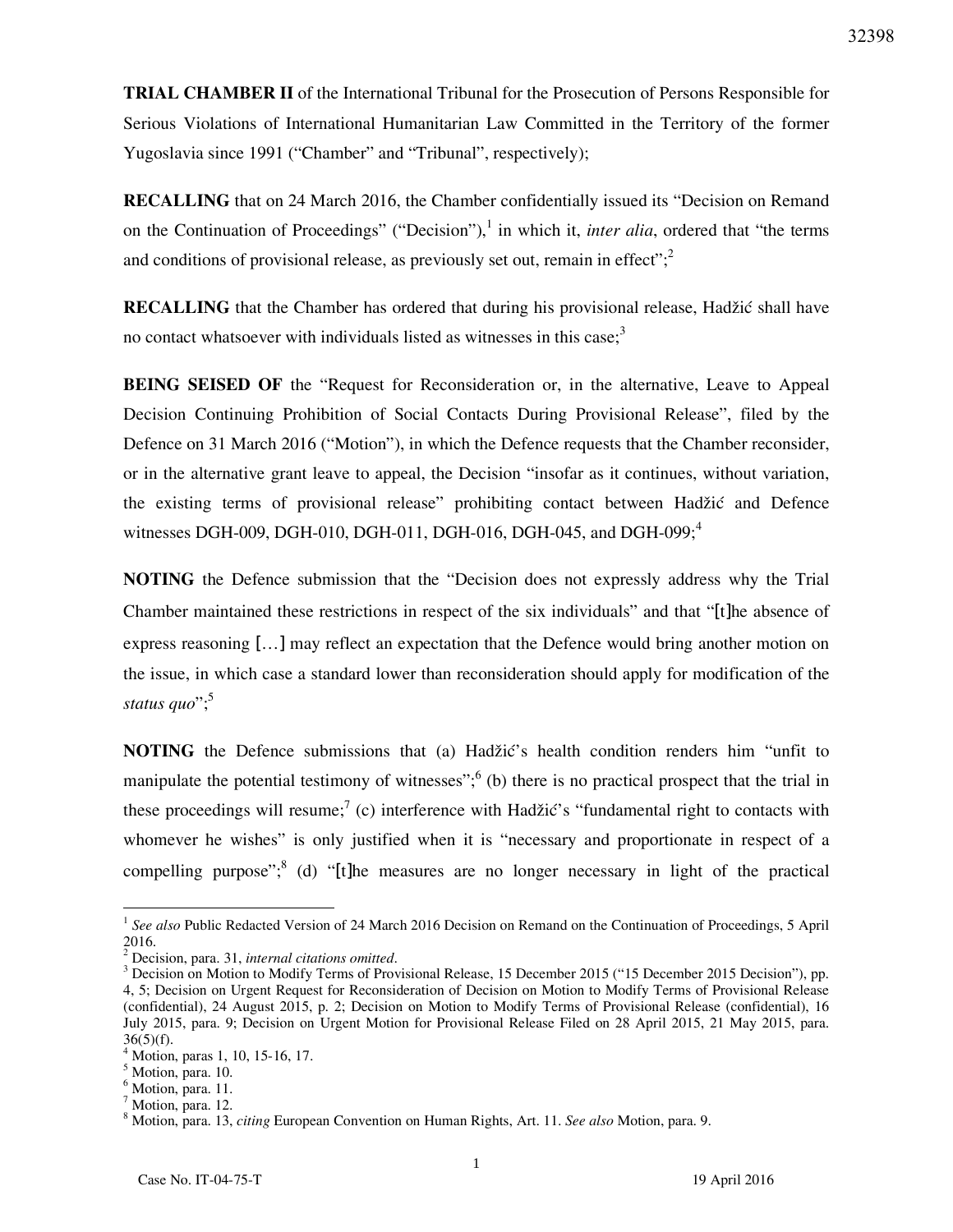elimination of any chance that trial could resume, and no longer proportionate in light of Mr. Hadžić's deteriorating condition"; and (e) not allowing the requested social contact at this time "will mean that [Hadžić] will not be able to see these individuals before his death";  $^{10}$ 

**NOTING** the "Prosecution Response to Request for Reconsideration, or in the alternative, Leave to Appeal Decision Continuing Prohibition of Social Contacts During Provisional Release", filed confidentially on 14 April 2016 ("Response"), in which it opposes the Motion, <sup>11</sup> asserting that (a) the Chamber has already denied Hadžić's requests for social contact with the enumerated witnesses and Hadžić "fails to show any compelling reason for the Chamber to reconsider its position";<sup>12</sup> (b) the non-contact order is a standard condition of provisional release;<sup>13</sup> (c) proceedings in this case have not been terminated and, therefore, the prohibition is necessary to "preserve the integrity of the proceedings, prevent interference with the administration of justice, and, in particular, to protect the interests of the victims";<sup>14</sup> and (d) the alternative request for certification is procedurally improper and fails to meet the requirements of Rule 73(B) of the Rules;<sup>15</sup>

**RECALLING** that on 15 December 2015, the Chamber denied, *without prejudice*, a Defence request to modify the conditions of provisional release to permit Hadžić to have social contact with the same six witnesses listed in the Motion<sup>16</sup> and that, therefore, the Chamber left open the possibility for the Defence to request this modification without the need to seek reconsideration;

**CONSIDERING**, therefore, that reconsideration is not the legal standard to be applied to the Defence's underlying request to modify the conditions of provisional release to permit Hadžić to have social contact with DGH-009, DGH-010, DGH-011, DGH-016, DGH-045, and DGH-099;

**CONSIDERING** that, based on the most recent medical reports which indicate that Hadžić's medical condition is deteriorating,<sup>17</sup> the Chamber, Judge Antoine Kesia-Mbe Mindua dissenting,

 $\overline{a}$ 

 $16 \overline{15}$  December 2015 Decision, p. 4.

<sup>&</sup>lt;sup>9</sup> Motion, para. 13.

<sup>&</sup>lt;sup>10</sup> Motion, para. 1.

<sup>&</sup>lt;sup>11</sup> Response, para. 1.

<sup>12</sup> Response, para. 2.

<sup>13</sup> Response, para. 2.

<sup>&</sup>lt;sup>14</sup> Response, para. 2.

<sup>15</sup> Response, para. 3.

<sup>&</sup>lt;sup>17</sup> Deputy Registrar's Submission of Medical Report (confidential), 18 March 2016, confidential Annex; Registrar's Submission of Medical Report (confidential), 3 March 2016, confidential Annex; Deputy Registrar's Submission of Medical Reports (confidential), 22 February 2016, confidential Annexes; Deputy Registrar's Submission of Medical Report (confidential), 5 February 2016, confidential Annex; Deputy Registrar's Submission of Medical Report (confidential), 22 January 2016, confidential Annex. *See also* Decision, para. 29.